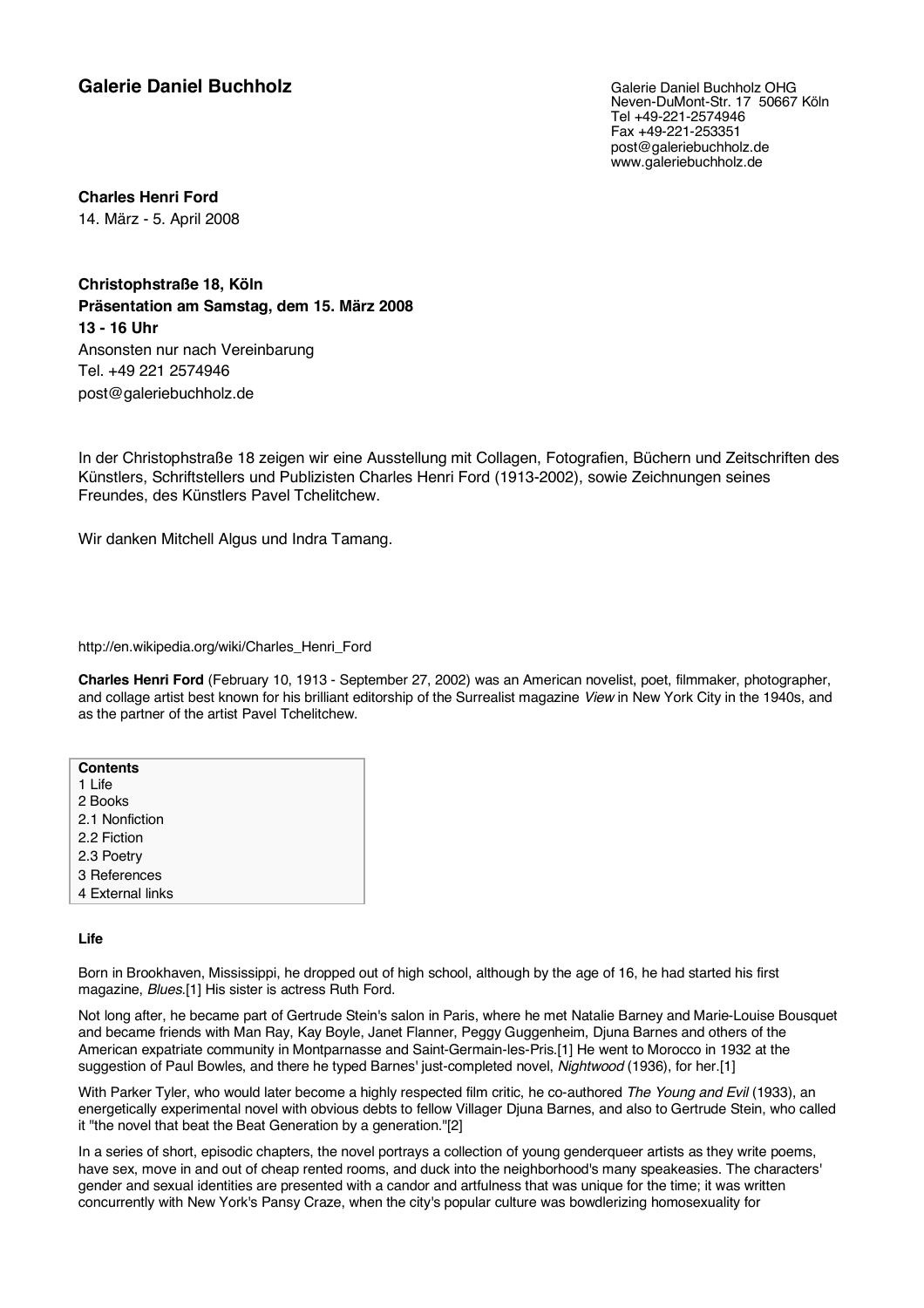entertainment purposes. Nonetheless, it was this candor even more than the novel's surrealism that led to its rejection by several American and British publishers. It was, however, picked up by the Obelisk Press in Paris.

Ford returned to New York City in 1934 and brought with him Pavel Tchelitchew, who would be his life partner until Tchelitchew's death in 1957. Ford's circle at the time included Carl Van Vechten, Glenway Wescott, George Platt Lynes, Lincoln Kirstein, Julien Levy, Orson Welles, George Balanchine, and E. E. Cummings. Visiting friends from abroad included Cecil Beaton, Leonor Fini, George Hoyningen-Huene, and Salvador Dalí.[1]

He published his first full-length book of poems, *The Garden of Disorder* in 1938. William Carlos Williams wrote the introduction.[1] In 1940, Ford and Tyler collaborated again on the magazine *View*, which was mainly concerned with avantgarde and surrealist art. It was published quarterly, as finances permitted, until 1947. It attracted contributions from such artists as[1] Pavel Tchelitchew, Yves Tanguy, Max Ernst, Andre Masson, Pablo Picasso, Henry Miller, Paul Klee, Albert Camus, Lawrence Durrell, Georgia O'Keefe, Man Ray, Jorge Luis Borges, Joan Miro, Alexander Calder, Marc Chagall, Jean Genet, Rene Magritte, Jean Dubuffet, and Edouard Roditi.

In the 1940s, **View Editions**, an associated publishing house, came out with the first monograph on Marcel Duchamp and the first book translations of Andre Breton's poems.[1] Charles Henri Ford's 1949 book of poems, *Sleep in a Nest of Flames*, contained a preface by Edith Sitwell.[3]

Ford and Tchelitchew moved to Europe in 1952, and in 1955 Ford had an exhibition of his photographs, *Thirty Images from Italy* at London's Institute of Contemporary Art. In Paris the next year he had his first one-man show of paintings and drawings. Jean Cocteau wrote the foreword to the catalog. In 1957, Tchelitchew died in Rome. [3]

In 1962 Ford again returned to the United States and began associating with Pop artists and underground filmmakers. His 1965 exhibition of "Poem Posters" at Cordier & Ekstrom gallery triggered a color-poster fad, and a film made of the show was chosen for Fourth International Avant-Garde Film Festival in Belgium.[3]

Ford also had a long connection with Nepal, where he bought a house. He brought Indra Tamang, a young man from a Nepali village, back to New York City to be his caretaker. With one other Nepali collaborator, Ford compiled a number of art projects using his art and Indra's photography. Indra took care of him till his death, and also continues to look after his sister Ruth Ford. Ford left some paintings, and the rights to his book "Young and Evil," to Indra Tamang.

He lived for many years in The Dakota, the famous apartment house on Central Park West. In 2001, *Water From A Bucket: A Diary 1948-1957* was published.[4] Also in 2001 he was the subject of a documentary, *Sleep in a Nest of Flames* made by James Dowell and John Kolomvakis.[5] He died, aged 89, in 2002

#### **Books**

#### **Nonfiction**

*Water From A Bucket: A Diary 1948-1957* (2001)

#### **Fiction**

*The Young and the Evil* (with Parker Tyler) (1933)

#### **Poetry**

*A Pamphlet of Sonnets* (1936) *The Garden of Disorder* (1938) *ABC's* (1940) *The Overturned Lake* (1941) *Poems for Painters* (1945) *The Half-Thoughts, The Distances of Pain* (1947) *Sleep in a Nest of Flames* (1949) *Spare Parts* (1966) *Silver Flower Coo* (1968) *Flag of Ecstasy: Selected Poems* (1972) *7 poems* (1974) *Om Krishna I: Special Effects* (1972) *Om Krishna II: from the Sickroom of the Walking Eagles* (1981) *Om Krishna III* (1982) *Emblems of Arachne* (1986)

#### **References**

*a b c d e f g* [1]"Charles Henri Ford" memorial article, *Milk* magazine, Volume 8 (2006? 2007? the Web site doesn't say), accessed January 4, 2008